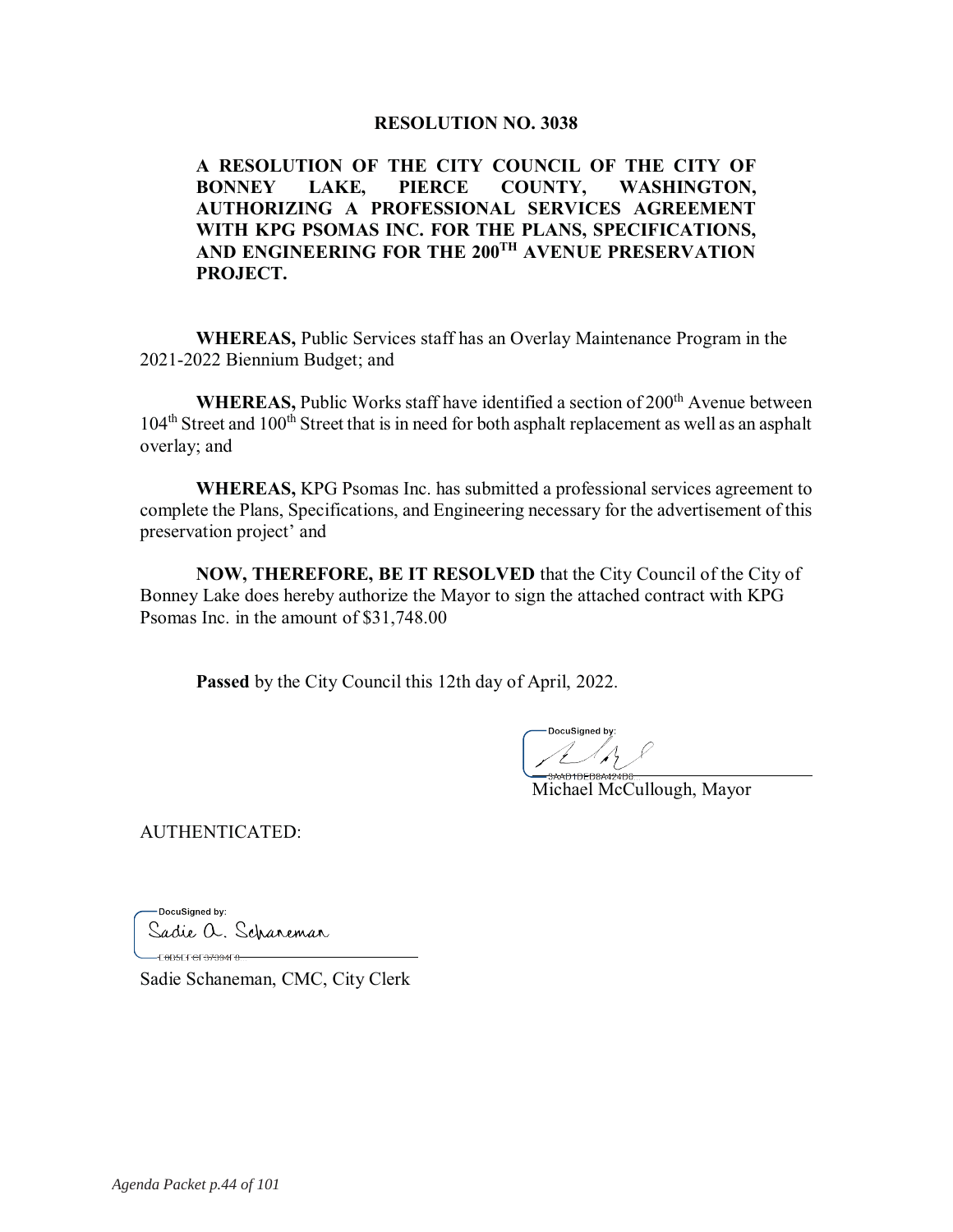# **City of Bonney Lake, Washington City Council Agenda Bill (AB)**

| <b>Department/Staff Contact:</b>       | <b>Meeting/Workshop Date:</b>               | <b>Agenda Bill Number:</b> |
|----------------------------------------|---------------------------------------------|----------------------------|
| Public Services / John Woodcock        | 12 April 2022                               | AB22-58                    |
| <b>Agenda Item Type:</b><br>Resolution | <b>Ordinance/Resolution Number:</b><br>3038 | Sponsor:                   |

Agenda Subject: Approve the Professional Services Agreement with KPG Psomas Inc. for PS&E for the 200<sup>th</sup> Avenue Preservation Project.

Full Title/Motion: A Resolution Of The City Council Of The City Of Bonney Lake, Pierce County, Washington, Authorizing A Professional Services Agreement With KPG Psomas Inc. For Plans, Specifications And Engineering For The 200th Avenue Preservation Project.

**Administrative Recommendation:** Approve

Background Summary: 200th Avenue from 100th Street to 104th Street has been demonstrating asphalt failure in the wheel ruts over the past several years. This project will repair the areas of asphalt failure and then overlay the remaining section  $(1,200 \text{ LF}$  approximately) with a 2 inch asphalt mat to extend the life cycle of the pavement.

Attachments: Resolution, Contract, map

#### **BUDGET INFORMATION**

**Budget Amount** \$350,000.00

**Current Balance** \$350,000.00

**Required Expenditure** \$31,748.00

**Budget Balance** \$318,252.00

| <b>Fund Source</b> |
|--------------------|
| ⊠ General          |
|                    |
| □ Other            |

Budget Explanation: Street CIP - Overlay Maintenance Program. Street: Eden-301.002.042.595.30.48.01

Revenue Source: General Fund

|                                        | <b>COMMITTEE, BOARD &amp; COMMISSION REVIEW</b> |                                 |                                                              |                 |                |        |  |  |
|----------------------------------------|-------------------------------------------------|---------------------------------|--------------------------------------------------------------|-----------------|----------------|--------|--|--|
| <b>Council Committee Review:</b>       | Community Development                           | <i>Approvals:</i>               |                                                              |                 |                | Yes No |  |  |
|                                        | Date: 5 April 2022                              | Chair/Councilmember Dan Swatman |                                                              |                 |                |        |  |  |
|                                        |                                                 | Councilmember                   | Tom Watson                                                   |                 | ⊠              |        |  |  |
|                                        |                                                 | Councilmember                   | Kelly McClimans                                              |                 | ⊠              |        |  |  |
|                                        | Forward to:                                     |                                 | <b>Consent Agenda:</b>                                       | $\boxtimes$ Yes | $\overline{N}$ |        |  |  |
| <b>Commission/Board Review:</b>        |                                                 |                                 |                                                              |                 |                |        |  |  |
| <b>Hearing Examiner Review:</b>        |                                                 |                                 |                                                              |                 |                |        |  |  |
|                                        | <b>COUNCIL ACTION</b>                           |                                 |                                                              |                 |                |        |  |  |
| Workshop Date(s):                      |                                                 | Public Hearing Date(s):         |                                                              |                 |                |        |  |  |
| Meeting Date $(s)$ :<br>April 12, 2022 |                                                 | Tabled to Date:                 |                                                              |                 |                |        |  |  |
|                                        | <b>APPROVALS</b>                                |                                 |                                                              |                 |                |        |  |  |
| Director:<br>Ryan Johnstone            | <b>Mayor:</b><br>Michael McCullough             |                                 | <b>Date Reviewed</b><br>by City Attorney:<br>(if applicable) |                 |                |        |  |  |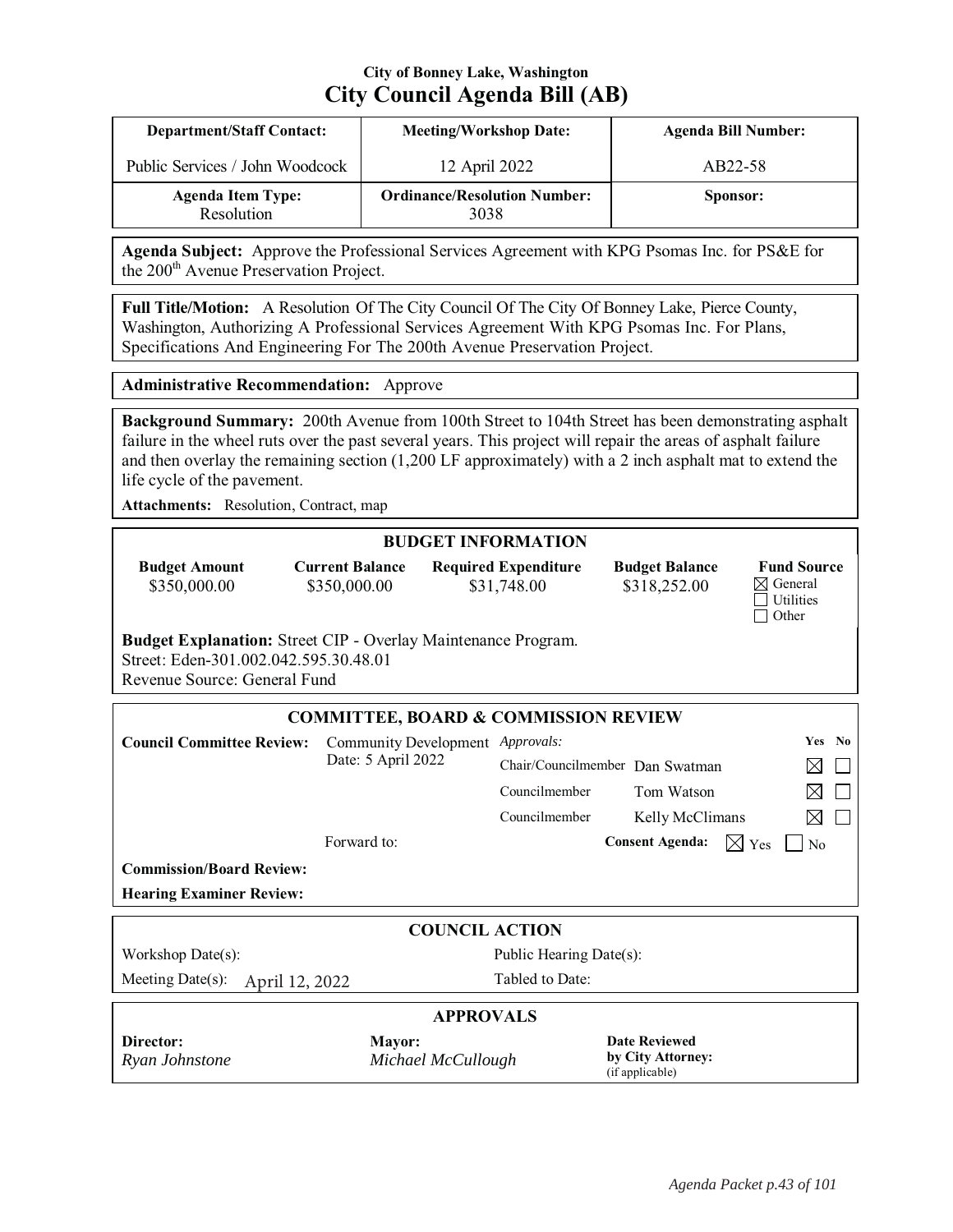## **PROFESSIONAL SERVICES AGREEMENT**

 THIS PROFESSIONAL SERVICES AGREEMENT ("Agreement") is made and entered into this  $\frac{12}{\text{day of}}$  day of  $\frac{\text{April}}{\text{April}}$ , 2022, by and between the City of Bonney Lake ("City") and <u>KPG Psomas Inc.</u> ("Consultant").

The parties hereby agree as follows:

1. **Scope of Work.** The Consultant shall perform all work and provide all materials described in the Scope of Work set out in Exhibit A attached hereto and incorporated herein by this reference. Such work shall be performed using facilities, equipment and staff provided by Consultant, and shall be performed in accordance with all applicable federal, state and local laws, ordinances and regulations. The Consultant shall exercise reasonable care and judgment in the performance of work pursuant to this Agreement. The Consultant shall make minor changes, amendments or revisions in the detail of the work as may be required by the City, such work not to constitute Extra Work under this Agreement.

2. **Ownership of Work Product.** Documents, presentations and any other work product produced by the Consultant in performance of work under this Agreement shall be tendered to the City upon completion of the work, and all such product shall become and remain the property of the City and may be used by the City without restriction; *provided*, that any such use by the City not directly related to the particular purposes for which the work product was produced shall be without any liability whatsoever to the Consultant.

3. **Payment.** The Consultant shall be paid by the City for completed work and services rendered under this Agreement pursuant to the rates and charges set out in Exhibit B, attached hereto and incorporated herein by this reference. Such payment shall be full compensation for work performed or services rendered and for all labor, materials, supplies, equipment, and incidentals necessary to complete the work. All billings for compensation for work performed under this Agreement shall list actual time and dates during which the work was performed and the compensation shall be figured using the rates set out in Exhibit B; *provided*, that payment for work within the Scope of Work (Exhibit A) shall not exceed the fee/hour estimate set out in Exhibit A without written amendment to this Agreement, agreed to and signed by both parties.

Acceptance of final payment by the Consultant shall constitute a release of all claims, related to payment under this Agreement, which the Consultant may have against the City unless such claims are specifically reserved in writing and transmitted to the City by the Consultant prior to acceptance of final payment. Final payment shall not, however, be a bar to any claims that the City may have against the Consultant or to any remedies the City may pursue with respect to such claims.

The Consultant and its sub consultants shall keep available for inspection, by the City, for a period of three years after final payment, the cost records and accounts pertaining to this Agreement and all items related to, or bearing upon, such records. If any litigation, claim or audit is started before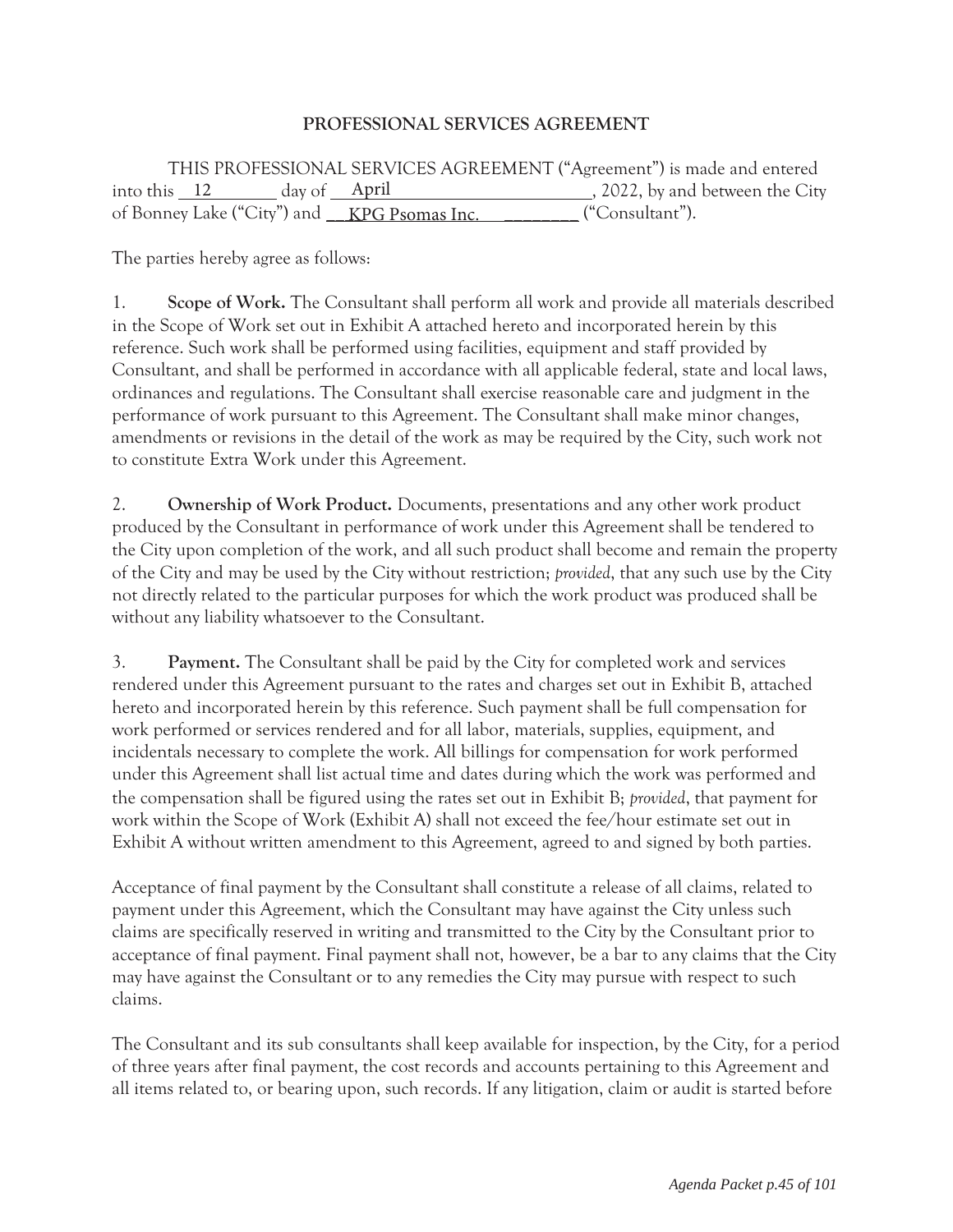the expiration of the three-year retention period, the records shall be retained until all litigation, claims or audit findings involving the records have been resolved. The three-year retention period shall commence when the Consultant receives final payment.

4. **Changes in Work.** The Consultant shall make all revisions and changes in the work completed under this Agreement as are necessary to correct errors, when required to do so by the City, without additional compensation.

5. **Extra Work.** The City may desire to have the Consultant perform work or render services in addition to or other than work provided for by the expressed intent of the Scope of Work. Such work will be considered Extra Work and will be specified in a written supplement which will set forth the nature and scope thereof. Work under a supplement shall not proceed until authorized in writing by the City. Any dispute as to whether work is Extra Work or work already covered by this Agreement shall be resolved before the work is undertaken. Performance of the work by the Consultant prior to resolution of any such dispute shall waive any claim by the Consultant for compensation as Extra Work.

6. **Employment.** Any and all employees of Consultant, while engaged in the performance of any work or services required by the Consultant under this Agreement, shall be considered employees of the Consultant only and not of the City, and any and all claims that may or might arise under the Workman's Compensation Act on behalf of said employees, while so engaged; any and all taxes arising out of Consultant's or Consultant's employees' work under this Agreement; and any and all claims made by a third party as a consequence of any acts, errors, or omissions on the part of the Consultant's employees, while so engaged, shall be the sole obligation and responsibility of the Consultant, except as provided in Section 12 of this agreement. The Consultant's relation to the City shall at all times be as an independent contractor.

7. **Nondiscrimination and Legal Compliance.** Consultant agrees not to discriminate against any client, employee or applicant for employment or for services because of race, creed, color, national origin, marital status, gender, age or handicap except for a bona fide occupational qualification with regard to, but not limited to, the following: employment upgrading; demotion or transfer; recruitment or any recruitment advertising; layoff or termination; rates of pay or other forms of compensation; selection for training; and rendition of services. The consultant represents and warrants that it is in compliance with and agrees that it will remain in compliance with the provisions of the Immigration Reform and Control Act of 1986, including but not limited to the provisions of the Act prohibiting the hiring and continued employment of unauthorized aliens and requiring verification and record keeping with respect to the status of each of its employees' eligibility for employment. The consultant shall include a provision substantially the same as this section in any and all contracts with sub consultants performing work required of the contractor under this contract. The consultant agrees to indemnify and hold the City harmless from any and all liability, including liability for interest and penalties, the City may incur as a result of the consultant failing to comply with any provisions of the Immigration Reform and Control Act of 1986. Consultant understands and agrees that if it violates this section, this Agreement may be terminated by the City, and that Consultant shall be barred from performing any services for the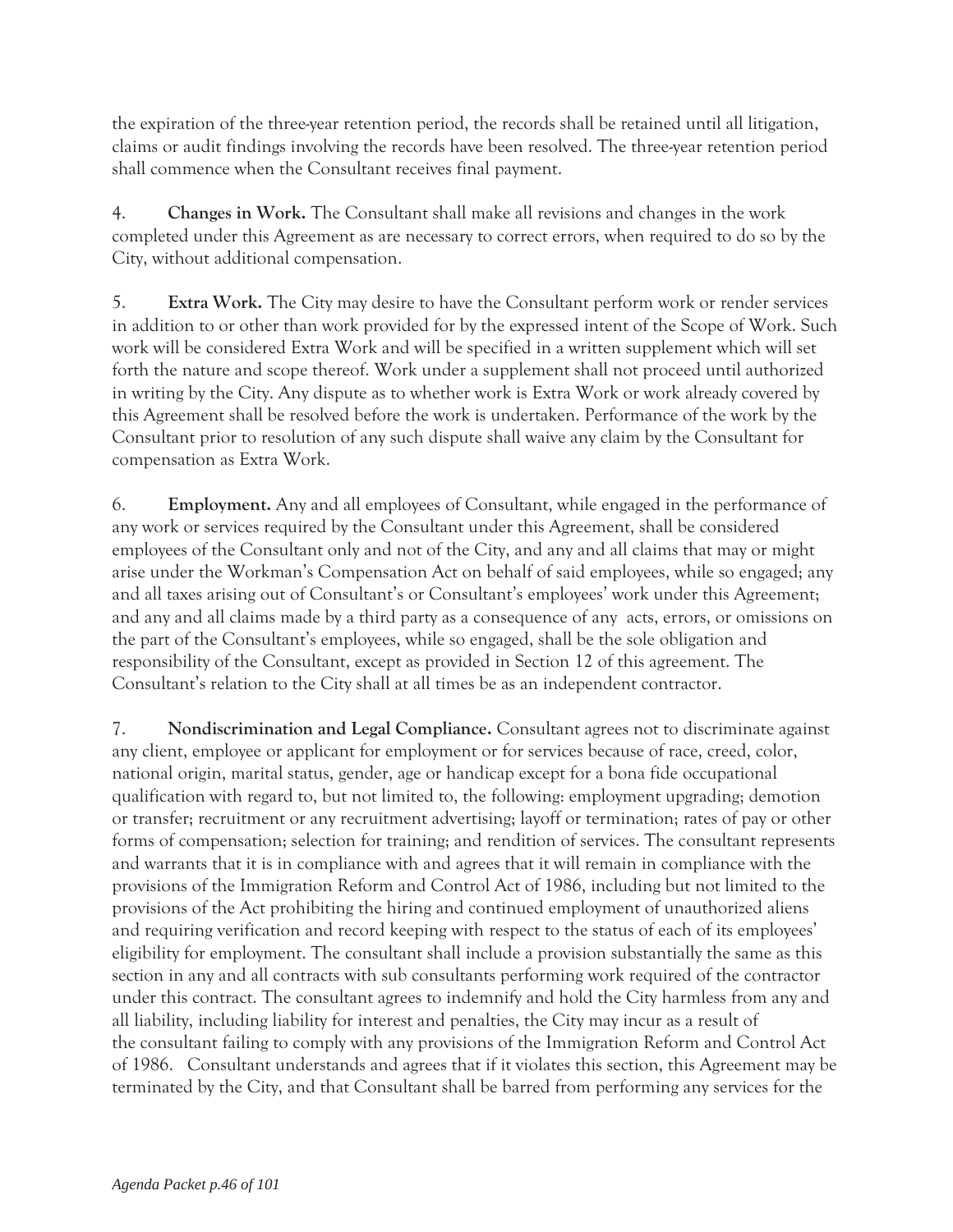City in the future unless and until a showing is made satisfactory to the City that discriminatory practices have terminated and that recurrence of such action is unlikely.

8. **Term.** This Agreement shall become effective upon the day of its execution by both parties, and shall terminate upon completion of the work and delivery of all materials described in Exhibit A.

9. **Termination by City.** The City may terminate this Agreement at any time upon not less than ten (10) days written notice to Consultant, subject to the City's obligation to pay Consultant in accordance with subsections A and B below.

A. In the event this Agreement is terminated by the City other than for fault on the part of the Consultant, a final payment shall be made to the Consultant for actual cost of work complete at the time of termination of the Agreement. In addition, the Consultant shall be paid on the same basis as above for any authorized Extra Work completed. No payment shall be made for any work completed after ten (10) days following receipt by the Consultant of the termination notice. If the accumulated payment(s) made to the Consultant prior to the termination notice exceeds the total amount that would be due as set forth in this subsection, then no final payment shall be due and the Consultant shall immediately reimburse the City for any excess paid.

B. In the event the services of the Consultant are terminated by the City for fault on the part of the Consultant, subsection A of this section shall not apply. In such event the amount to be paid shall be determined by the City with consideration given to the actual costs incurred by the Consultant in performing the work to the date of termination, the amount of work originally required which was satisfactorily completed to date of termination, whether that work is in a form or of a type which is usable by the City at the time of termination, the cost to the City of employing another person or firm to complete the work required and the time which may be required to do so, and other factors which affect the value to the City of the work performed at the time of termination. Under no circumstances shall payment made under this subsection exceed the amount which would have been made if subsection A of this section applied.

C. In the event this Agreement is terminated prior to completion of the work, the original copies of all work products prepared by the Consultant prior to termination shall become the property of the City for its use without restriction; *provided*, that any such use by the City not directly related to the particular purposes for which the work product was produced shall be without any liability whatsoever to the Consultant.

10. **Termination by Consultant.** Consultant may terminate this Agreement only in response to material breach of this Agreement by the City, or upon completion of the work set out in the Scope of Work and any Extra Work agreed upon by the parties.

11. **Applicable Law; Venue.** The law of the State of Washington shall apply in interpreting this Agreement. Venue for any lawsuit arising out of this Agreement shall be in the Superior Court of the State of Washington, in and for Pierce County.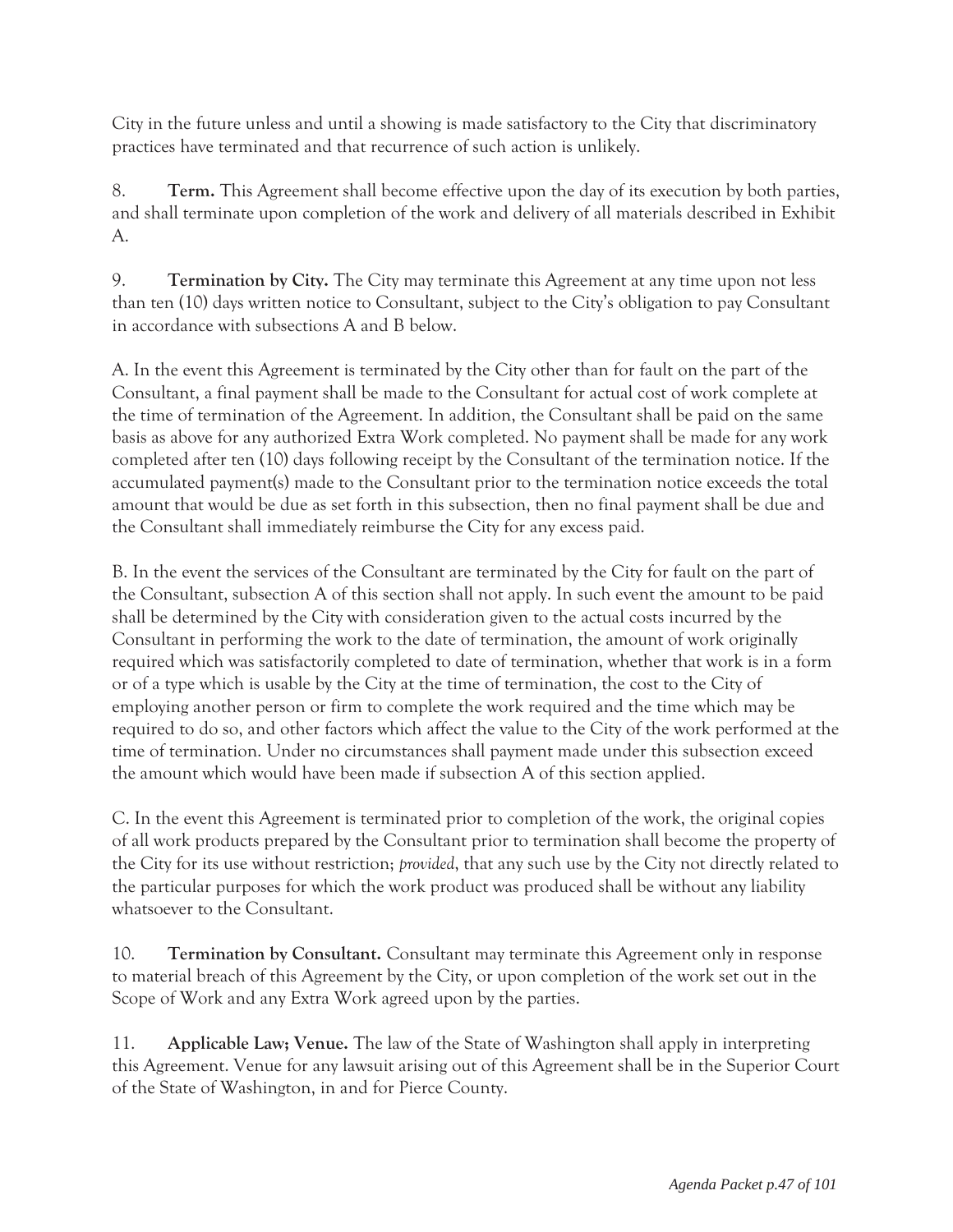# 12. **Indemnification / Hold Harmless**

Consultant shall defend, indemnify and hold the City, its officers, officials, employees and volunteers harmless from any and all claims, injuries, damages, losses or suits including attorney fees arising out of or resulting from the negligent acts, errors or omissions of the Consultant in performance of this Agreement, except for injuries and damages caused by the sole negligence of the City. In the event of liability for damages arising out of bodily injury to persons or damages to property caused by or resulting from the concurrent negligence of the Consultant and the City, its officers, officials, employees, and volunteers, the Consultant's liability, including the duty and cost to defend, hereunder shall be only to the extent of the Consultant's negligence. It is further specifically and expressly understood that the indemnification provided herein constitutes the Consultant's waiver of immunity under Industrial Insurance, Title 51 RCW, solely for the purposes of this indemnification. This waiver has been mutually negotiated by the parties. The provisions of this section shall survive the expiration or termination of this Agreement.

### **Insurance**

The Consultant shall procure and maintain for the duration of the Agreement, insurance against claims for injuries to persons or damage to property which may arise from or in connection with the performance of the work hereunder by the Consultant, its agents, representatives, or employees.

# **A. Minimum Scope of Insurance**

Consultant shall obtain insurance of the types described below:

1. Automobile Liability insurance covering all owned non-owned, hired and leased vehicles. Coverage shall be written on Insurance Services Office (ISO) form CA 00 01 or a substitute form providing equivalent liability coverage. If necessary, the policy shall be endorsed to provide contractual liability coverage.

2. Commercial General Liability insurance shall be written on ISO occurrence form CG 00 01 and shall cover liability arising from premises, operations, independent contractors and personal injury and advertising injury. The City shall be named as an insured under the Consultant's Commercial General Liability insurance policy with respect to the work performed for the City.

3. Workers' Compensation coverage as required by the Industrial Insurance laws of the State of Washington.

4. Professional Liability insurance appropriate to the Consultant's profession.

# **B. Minimum Amounts of Insurance**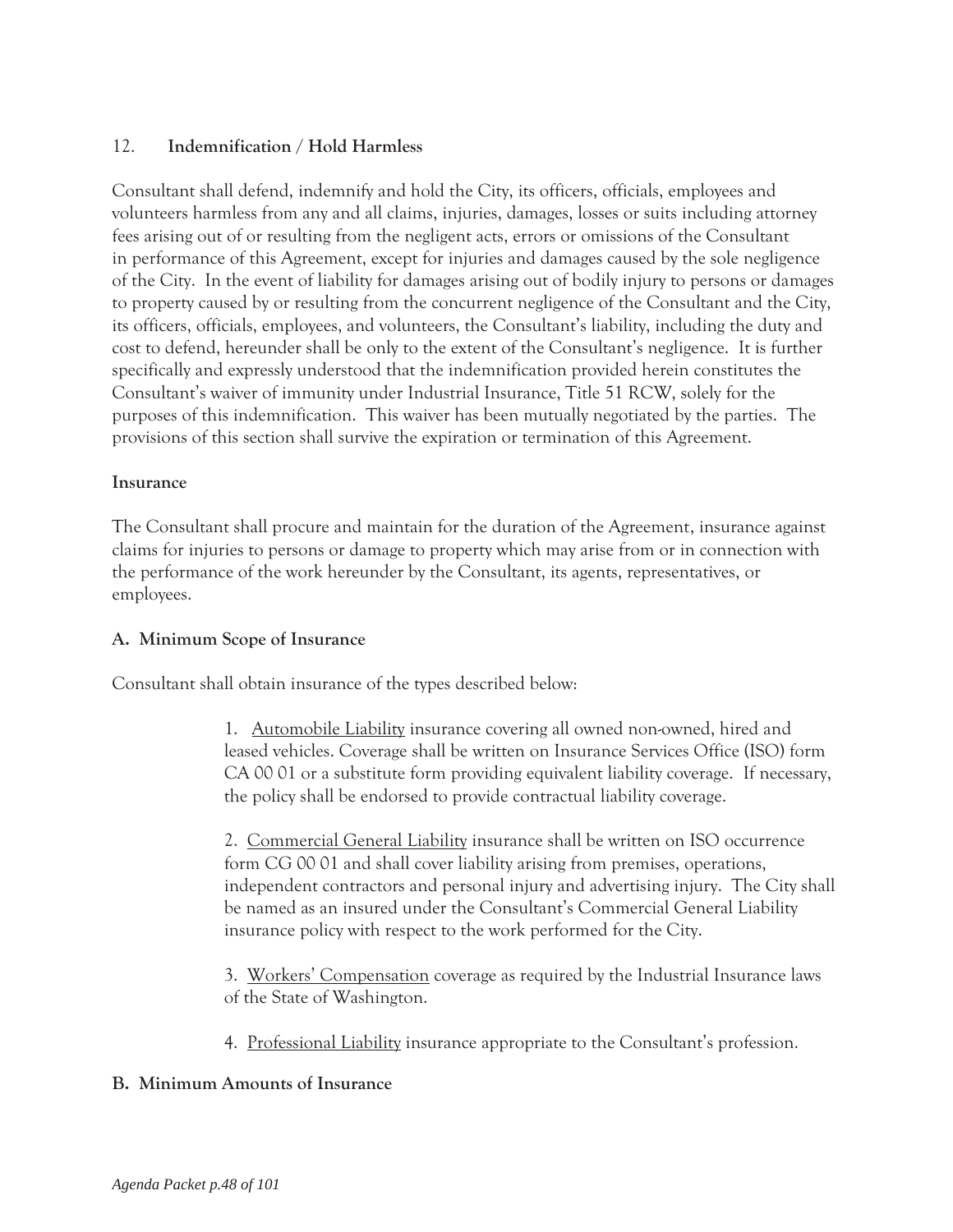Consultant shall maintain the following insurance limits:

1. Automobile Liability insurance with a minimum combined single limit for bodily injury and property damage of \$1,000,000 per accident.

2. Commercial General Liability insurance shall be written with limits no less than \$1,000,000 each occurrence, \$2,000,000 general aggregate.

3. Professional Liability insurance shall be written with limits no less than \$1,000,000 per claim and \$1,000,000 policy aggregate limit.

# **C. Other Insurance Provisions**

The insurance policies are to contain, or be endorsed to contain, the following provisions for Automobile Liability, Professional Liability and Commercial General Liability insurance:

> 1. The Consultant's insurance coverage shall be primary insurance as respect the City. Any insurance, self-insurance, or insurance pool coverage maintained by the City shall be excess of the Consultant's insurance and shall not contribute with it.

> 2. The Consultant's insurance shall be endorsed to state that coverage shall not be cancelled by either party, except after thirty (30) days prior written notice by certified mail, return receipt requested, has been given to the City.

# **D. Acceptability of Insurers**

Insurance is to be placed with insurers with a current A.M. Best rating of not less than A:VII.

# **E. Verification of Coverage**

Consultant shall furnish the City with original certificates and a copy of the amendatory endorsements, including but not necessarily limited to the additional insured endorsement, evidencing the insurance requirements of the Consultant before commencement of the work.

13. **Subletting or Assigning.** The Consultant shall not sublet or assign any of the work covered by this Agreement without the express written consent of the City.

14. **Entire Agreement.** This Agreement represents the entire Agreement between the parties. No change, termination or attempted waiver of any of the provisions of the Agreement shall be binding on any party unless executed in writing by authorized representatives of each party. The agreement shall not be modified, supplemented or otherwise affected by the course of dealing between the parties.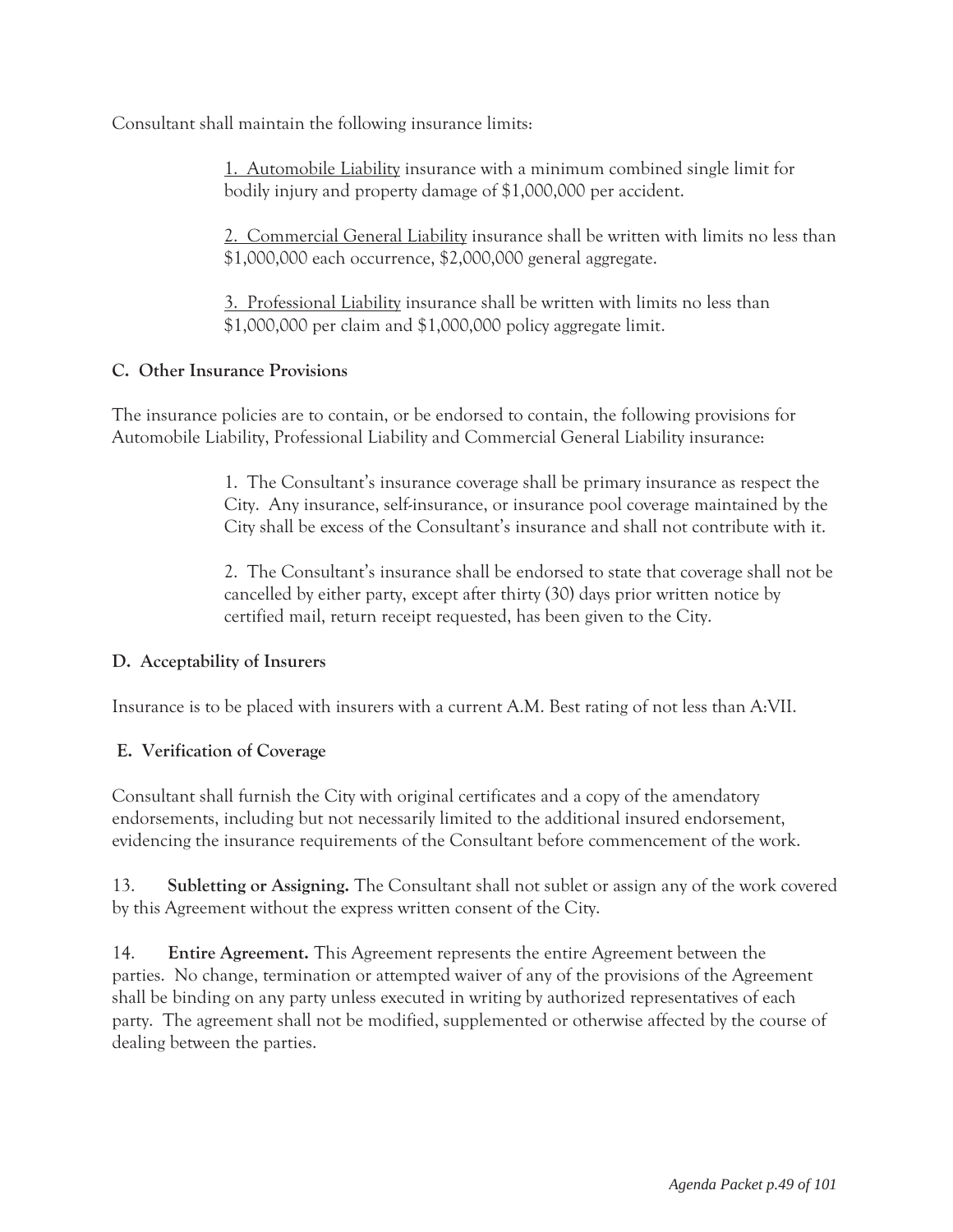15. Waiver. Failure by any party to this Agreement to enforce any provision of this Agreement or to declare a breach shall not constitute a waiver thereof, nor shall it impair any party's right to demand strict performance of that or any other provision of this Agreement any time thereafter.

16. Severability. If any provision of this Agreement or its application is held invalid, the remainder of the Agreement or the application of the remainder of the Agreement shall not be affected.

17. Execution and Acceptance. This Agreement may be executed in several counterparts, each of which shall be deemed to be an original having identical legal effect. The Consultant hereby ratifies and adopts all statements, representations, warranties, covenants, and agreements contained in the supporting materials submitted by the Consultant, and does hereby accept the Agreement and agrees to all of the terms and conditions thereof.

IN WITNESS WHEREOF, the parties hereto have executed this Agreement as of the date first above written.

CITY OF BONNEY LAKE

.<br>DocuSigned by Bv:

Michael McCullough, Mayor

CONSULTANT

Attachments: Exhibit A: Scope of Work/Deliverables/Fee Exhibit B: Rates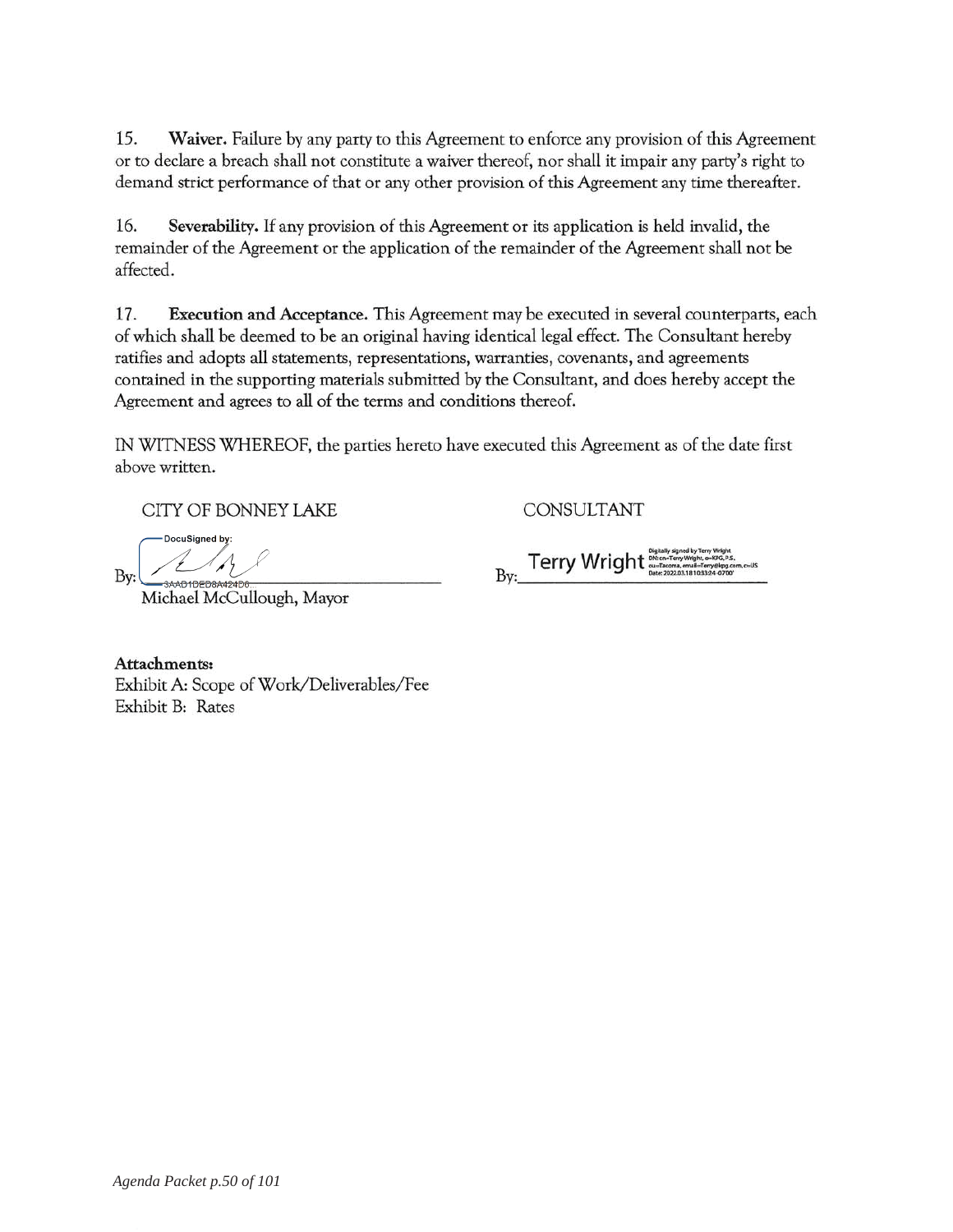# **EXHIBIT A: SCOPE OF WORK**

The Consultant shall perform the following services as directed by the City: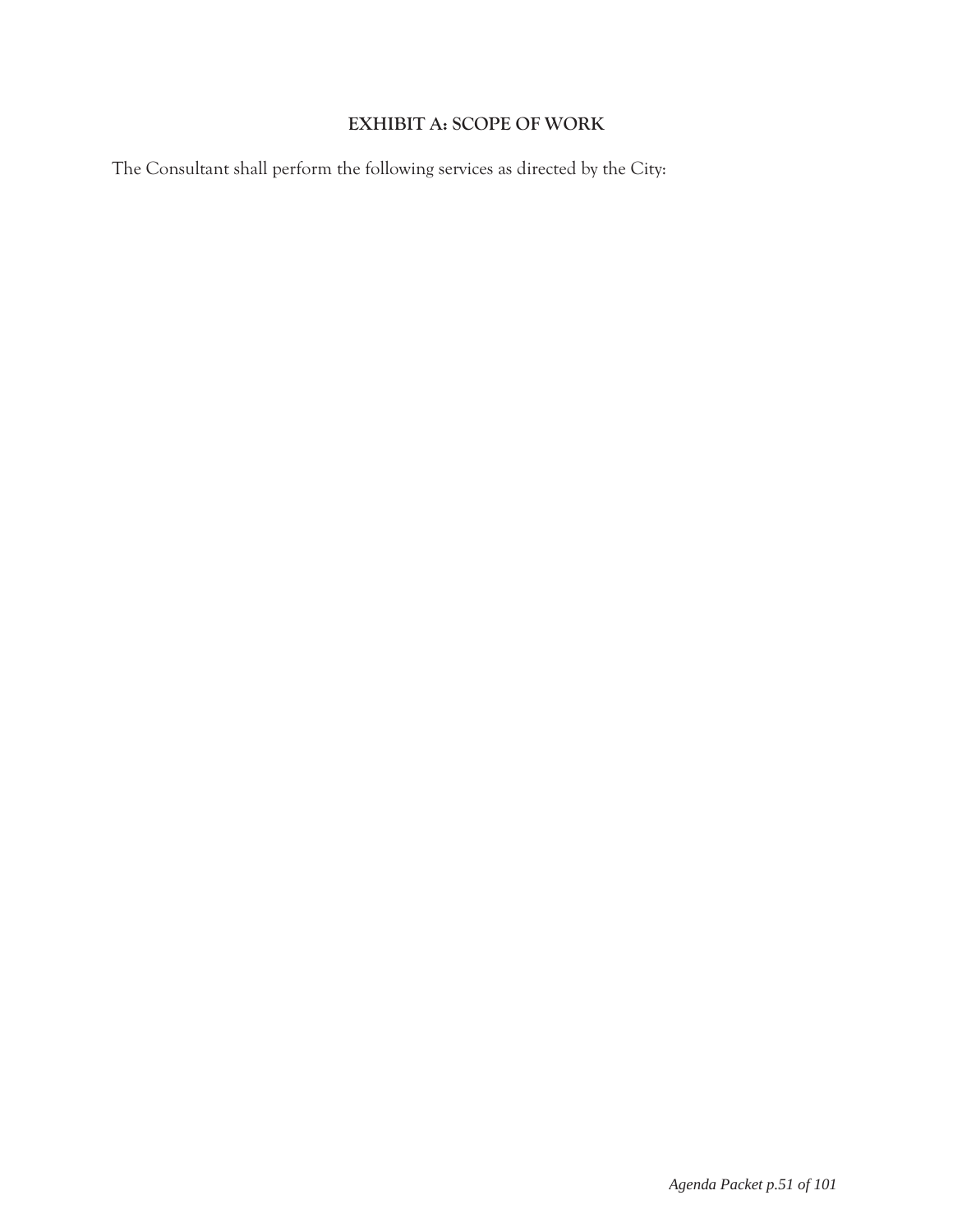# **EXHIBIT B: RATES**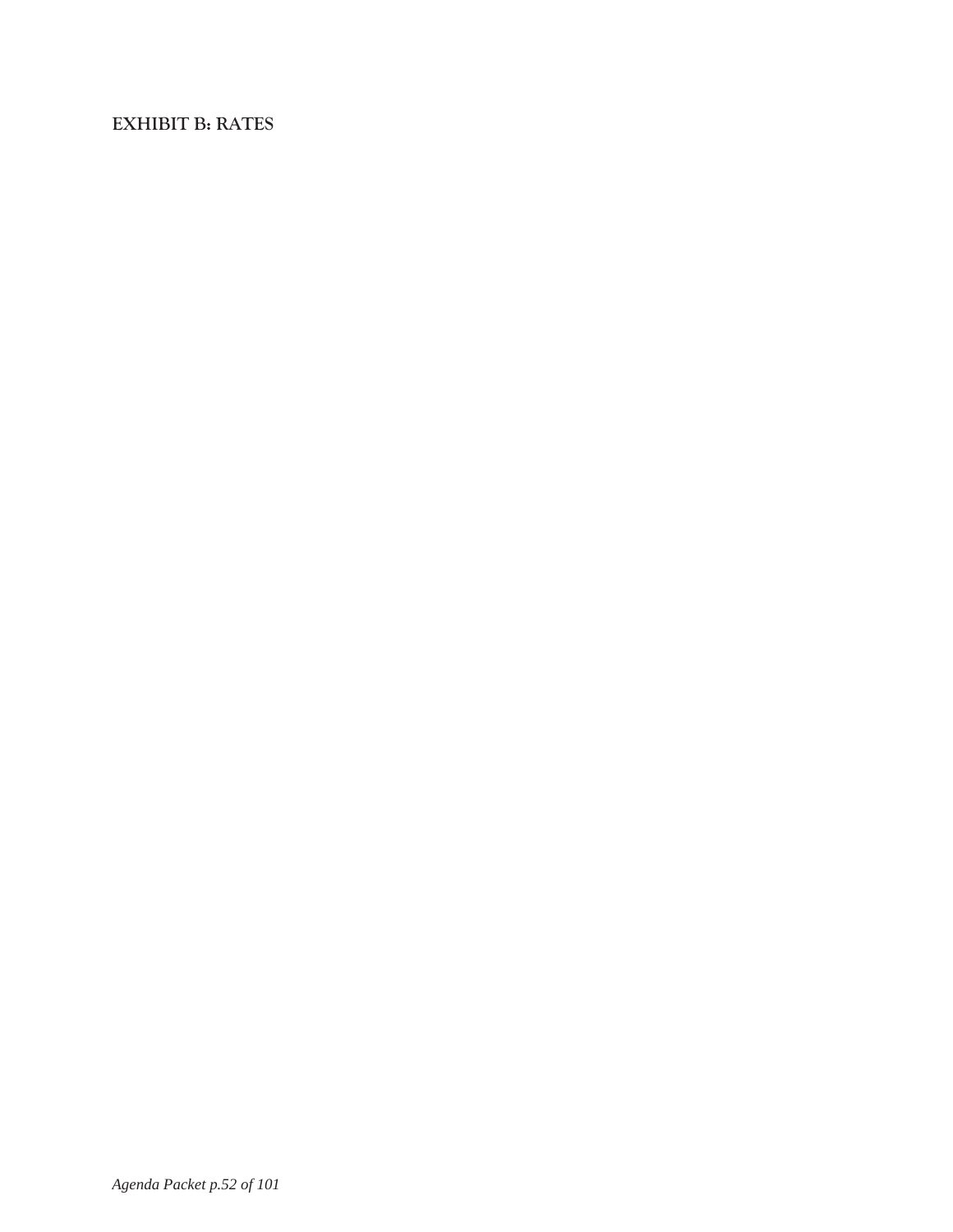#### **City of Bonney Lake** 200<sup>th</sup> Avenue East Preservation Project

# **KPG Psomas Inc. Scope of Work** March 13, 2022

### **INTRODUCTION**

# A. PROJECT UNDERSTANDING:

The following Scope of Work outlines the effort required to complete Plans, Specifications, and Estimates to complete the 200<sup>th</sup> Avenue East Preservation Project. The project limits are from the south side of 104<sup>th</sup> Street East intersection (City Limits) to the south side of Brookside Dr. E., and totals approximately 1,250 LF.

#### **B. ASSUMPTIONS:**

The following assumptions were made to establish a scope and budget for this project:

- Right-of-way or easement acquisition will not be required.
- Right-of-way will not be delineated.
- Special Provisions will be developed based on the 2022 WSDOT Standard Provisions.
- Utility improvements are not part of this Scope of Work.
- Traffic Control Plans will not be developed under this Scope of Work.
- Plans will be developed using AutoCAD 2018 Civil 3D using KPG drafting standards.
- The city will be responsible for all permit fees.
- Construction Stormwater General Permit will not be required.
- All environmental documentation is either complete or will be prepared by the City.
- No sidewalk, curb ramps, or pedestrian improvements will be required.
- Coordination with outside agencies will not be required.
- City will provide bidding services and reproduction of Contract Documents.
- City will place advertisement for bids and provide document reproduction for final bid set.
- City will provide depths of existing pavement.
- Pavement overlay depths and materials type will be recommended by Consultant and approved by City. No Geotechnical analysis will be required.

The following Scope of Work describes the effort required to complete PS&E for the Overlay of 200<sup>th</sup> Ave as described above: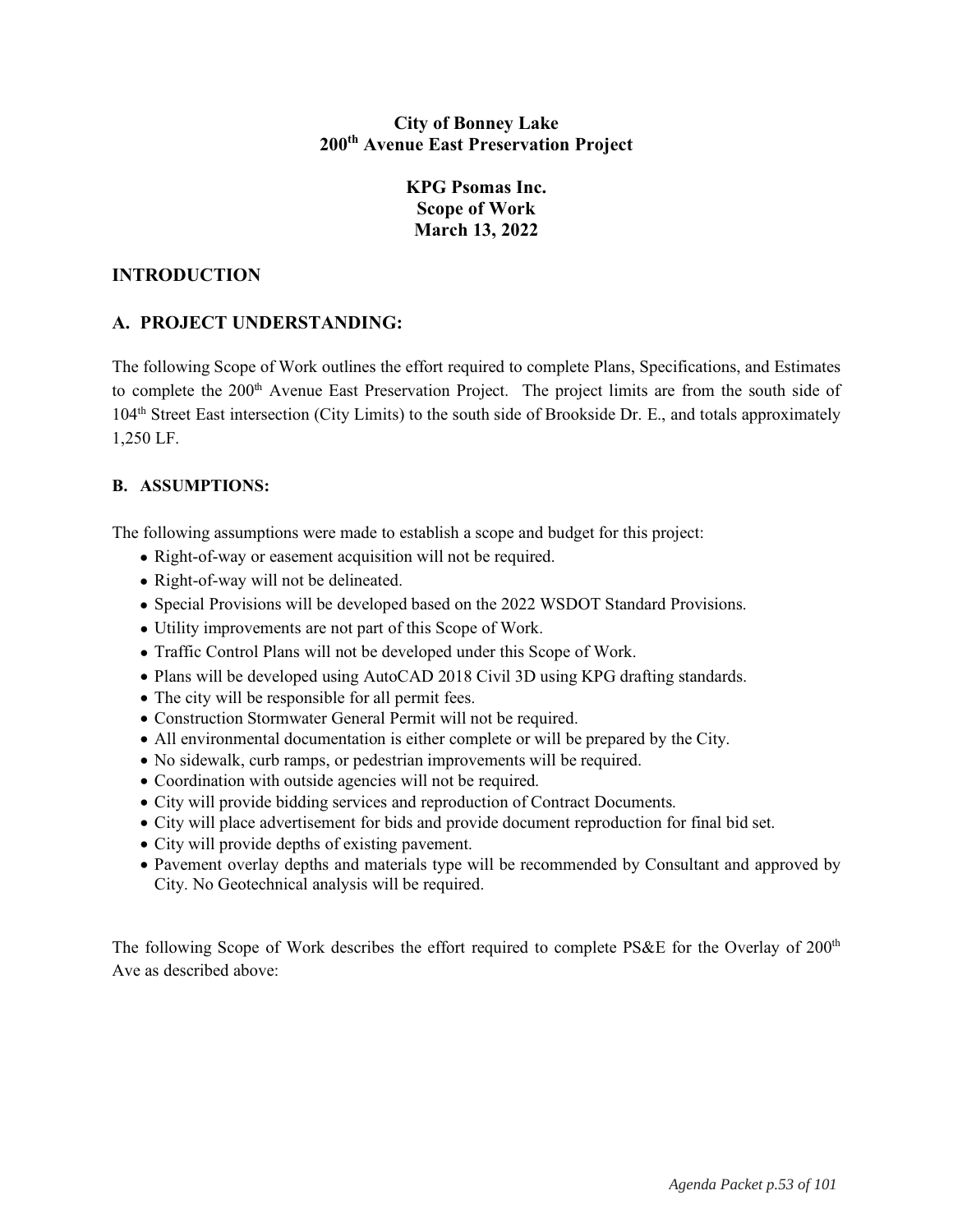## **SCOPE OF WORK**

#### Task 1 - Management/Coordination/Administration

This task covers the effort required to manage the contract and to ensure that the project meets the client's expectations for schedule, budget, and quality of product. This Scope of Work assumes a 3-month contract duration:

- 1.1 Provide project administrative services including:
	- Preparation of monthly invoices
	- Preparation of monthly progress reports including amount spent, and amount remaining for each task
	- Maintaining project files
	- Record keeping and project closeout

1.2 Provide project management services including:

- Project staff management and coordination
- KPG design team coordination meetings
- Schedule and budget monitoring
- Miscellaneous letters and phone calls

1.3 QA/QC Review – Provide senior level review of all submittals

#### **Products:**

- Monthly invoices
- Monthly progress reports
- Meeting notes for Consultant/City Meeting

#### Task 2 – Design

2.1 Initial Field review: Consultant will conduct a field review and mark locations of pavement repair areas. City will be notified when pavement repair areas are marked. Upon completion of the initial field review, the Consultant shall attend one (1) field walk with City Staff. Assume two (2) consultant staff for one (1) field meeting. During the field walk, the following will be confirmed:

- Verification of the project extents
- Review existing pavement conditions and record locations of required pavement repairs

2.2 Survey: Upon completion of initial field review, the survey will be completed.

• Overlay Survey: Pavement repair areas, pavement markings, street signs, utility castings, fire hydrants, & curbs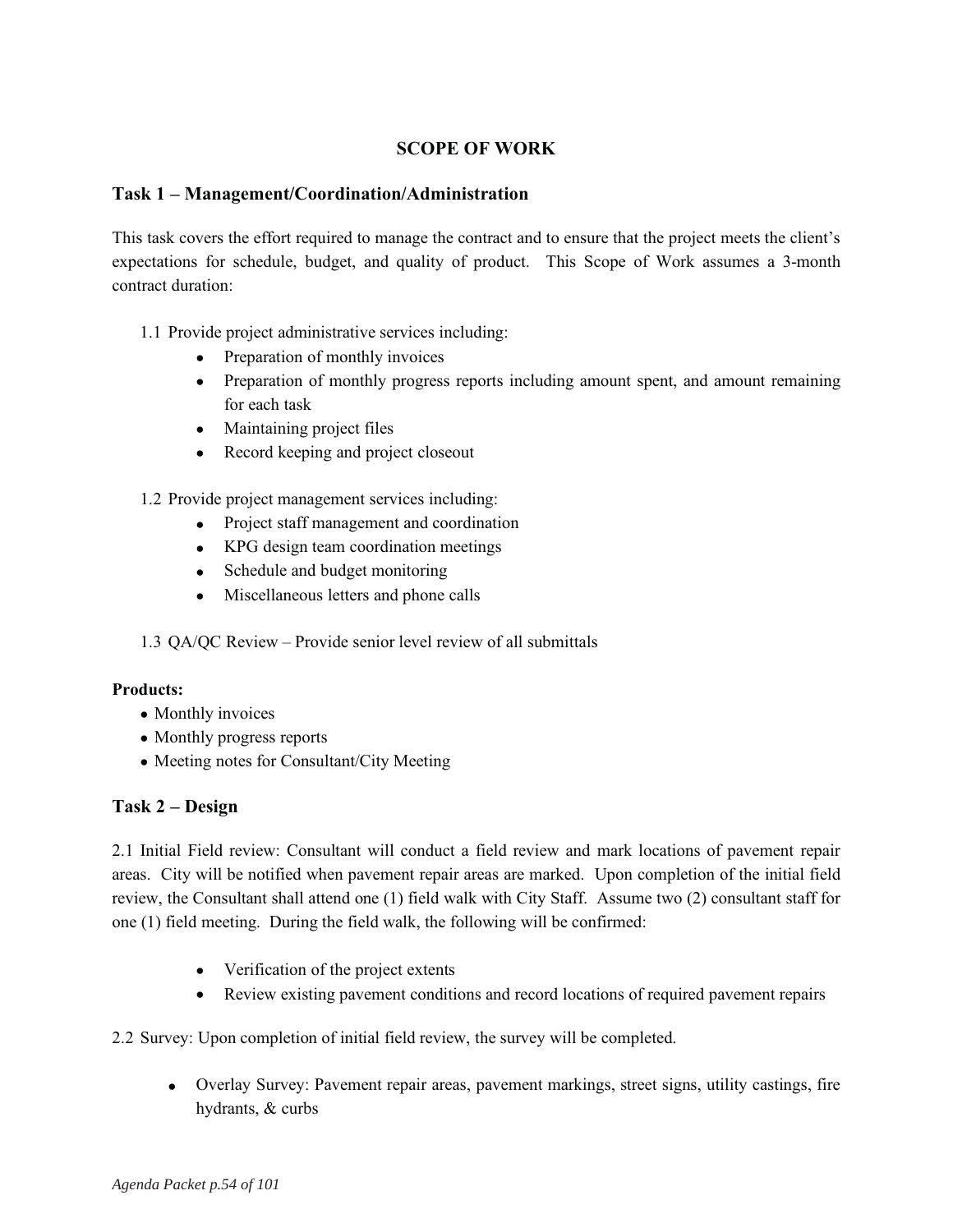- Storm Pond Survey: Near the south end of the project just north of  $104<sup>th</sup>$  St. E, there is a wetland on the east side of the roadway, city storm water pond on the west side, and a private storm water pond on the west side just north of the city pond. The city has received past reports of flooding on the wetland side of the roadway. The following survey information will be included to assist the city to determine a possible solution to the flooding problem:
	- Surface water elevations in the three ponds at the time of survey.  $\Omega$
	- $\circ$ Invert elevations for the City and private pond on the west side and for the Wetland if the outfall can be located.
	- Structures: Measure down information for catch basins located within the 200<sup>th</sup> road,  $\circ$ and location of buried manhole which will be marked with paint by the City.
	- Cross sections of the City and private pond near the east end of the pond.
- 2.3 Design: Information obtained from the field design will be used to prepare construction documents and construction cost estimates. The following is the estimated Sheet Count:

| <b>Title</b>                           | # of Sheets |
|----------------------------------------|-------------|
| Cover Sheet                            |             |
| Sheet Index, Legend, and Abbreviations |             |
| <b>Typical Sections/Details</b>        |             |
| Overlay Plans                          |             |
| <b>TOTAL</b>                           |             |

2.4 Construction Cost Estimate: The Consultant shall prepare 90% and Final quantities and opinion of probable cost for review and approval by the CITY.

2.5 Specifications: The Consultant shall prepare 90% and Final specification documents including CITY provided legal documents, Division 1 and City GSPs. The CONSULTANT will include additional special provision language as needed.

2.6 Design Review: The Consultant shall attend an in the field design review meeting to review CITY comments from the 90% Design submittal. Assume two (2) Consultant staff for two (1) meetings. Plans will be submitted for review 2 weeks prior to the meeting.

2.7 Storm Drain Evaluation: The goal of this task is to determine if making a pipeline connection between the Wetland on the East side of the roadway and the City pond on the West side is possible solely based on the elevations of the water surface and pond topography. Should it be determined that the elevations will allow a connection between the ponds additional design effort will be required to determine if this will relieve the reported flooding on the east side of 200<sup>th</sup>.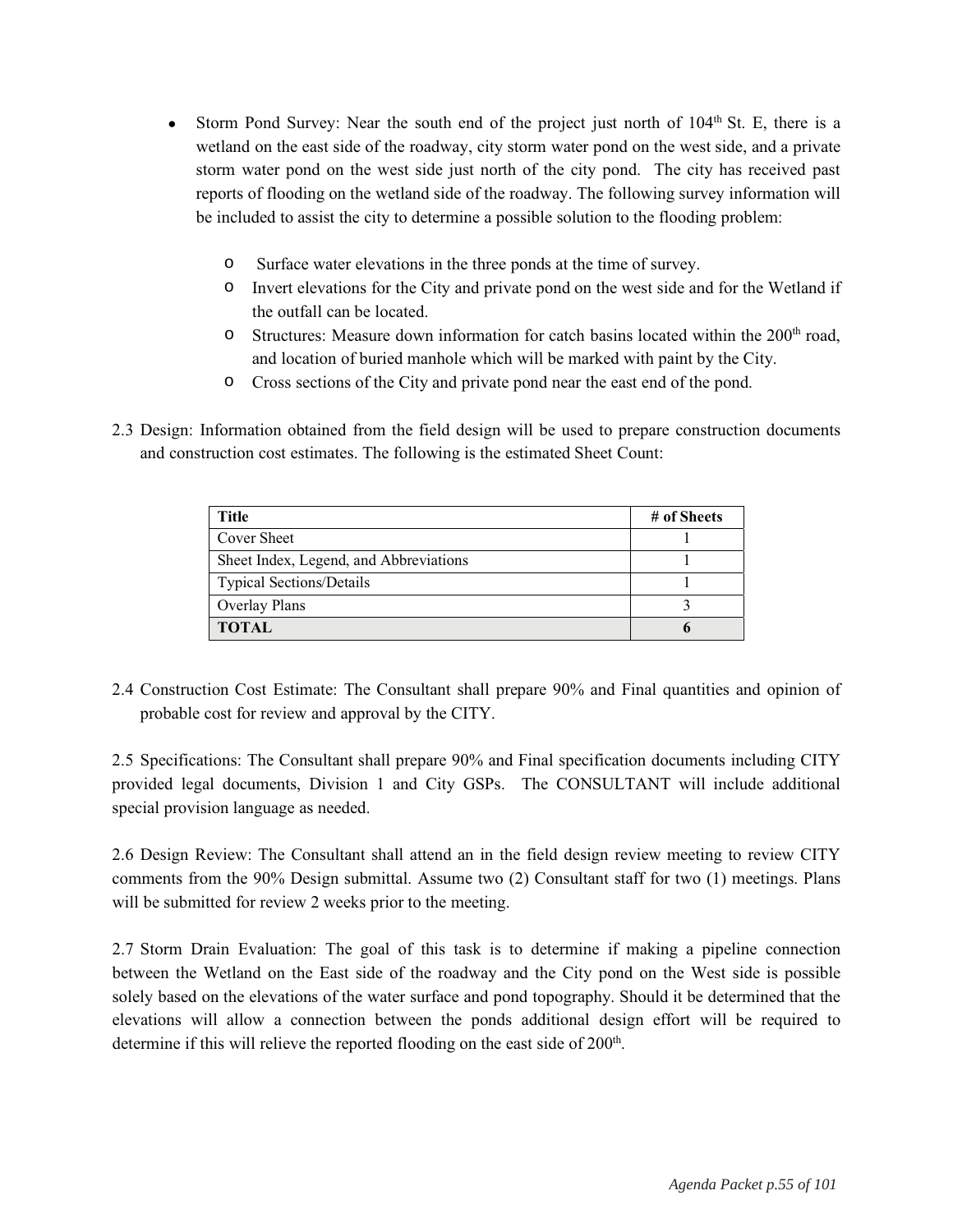#### **Products:**

- 90% Design Submittal
	- $\circ$  Two (2) sets hard copy 1/2 Size Plan Sets (11x17), Specifications, & Estimate
- Bid Documents (Hard Copy and Electronic Bidding)
	- O One (1) set hard copy Construction Cost Estimate
	- One (1) set hard copy Project Specifications
	- O One (1) set hard copy  $1/2$  Size Plan Set ( $11x17$ )
	- o 1 Copy Electronic Cost Estimate, Drawings and Specifications
- Storm Pond
	- Figure: showing elevations for ponds, pipes, and water surface
	- Tech Memo: brief description of the pond pipe network and the feasibility of making pipe connections between the wetland and City Pond based on the elevations.

### **Task 3 - Assistance During Bidding**

- 3.1 Plan Production & BXWA Coordination: Consultant will coordinate and submit final PS&E package to BXWA and prepare final bid documents.
- 3.2 Prepare addenda and respond to bidder questions.
- 3.3 Recommendation of Award: Tabulate bid results, check references, prepare award package for Local Programs, and provide recommendation of Award.

#### **Additional Services**

The CITY may require additional services of the CONSULTANT. The scope of these services will be determined based on the unanticipated project needs or other considerations at the sole discretion of the CITY.

These services will be authorized under a future contract supplement if necessary. At the time these services are required, the CONSULTANT shall provide a detailed scope of work and an estimate of costs. The CONSULTANT shall not proceed with the work until the CITY has authorized the work and issued a notice to proceed.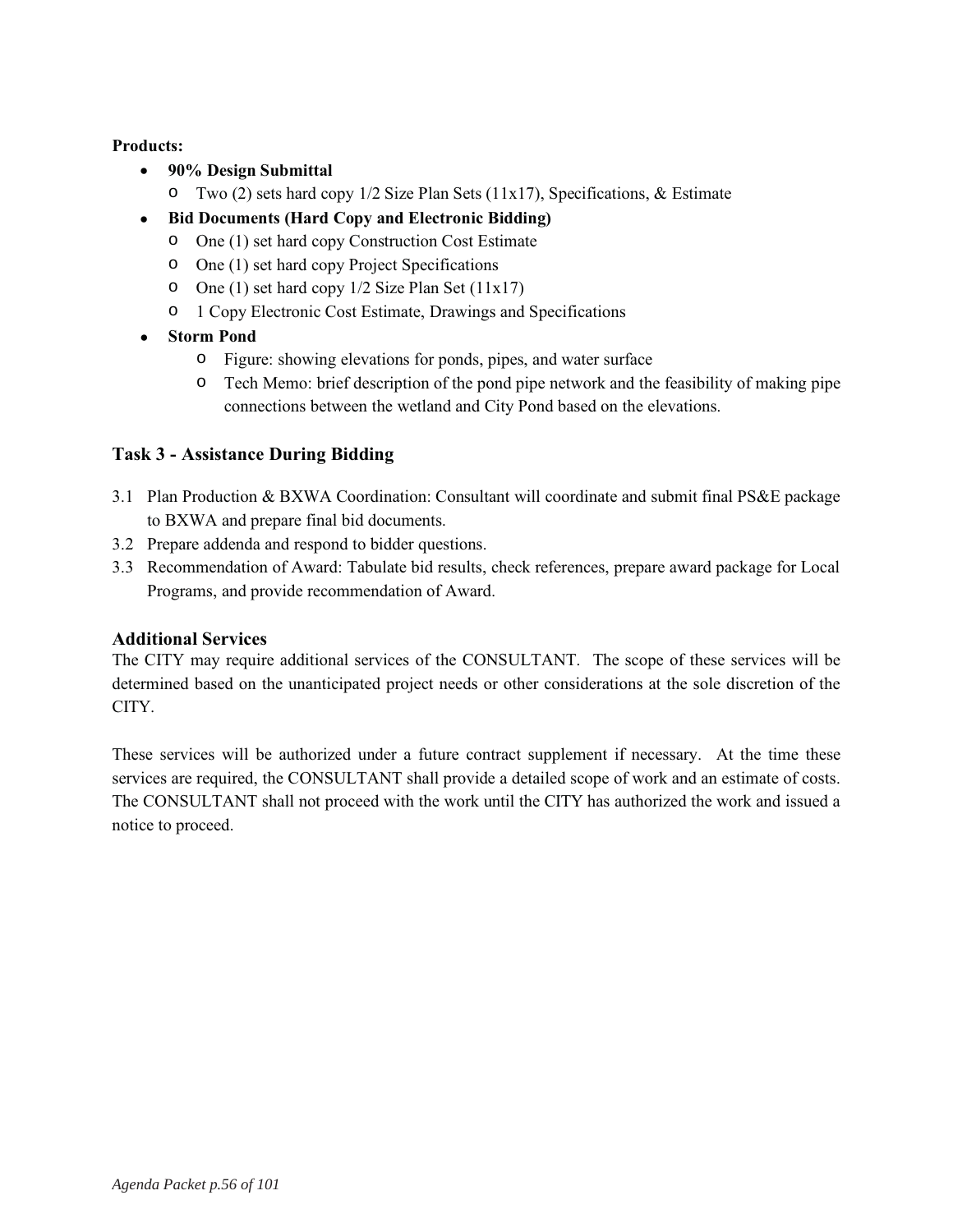# EXHIBIT B

**PRIME CONSULTANT COST COMPUTATIONS<br>Client:** City of Bonney Lake<br>**Project:** 200th Avenue East Preservation Project

 $14$ -Mar-22  $Parter$ 

|                     | Estimate by<br>Hours and<br>Labor Fee<br>Task | Fee          |                                        | \$1,074.00                                | \$609.00     | \$1,683.00        |                       | \$1,500.00           | \$1,116.00              | \$1,488.00                | \$1,024.00                                 | \$4,994.00         | \$1,771.00                 | \$6,414.00      | \$8,220.00      | \$1,514.00             | \$28,041.00    |                                     | \$1,974.00                | \$1,974.00        | \$31,698.00               |                       |                                   | \$50.00                     |                        |                            |
|---------------------|-----------------------------------------------|--------------|----------------------------------------|-------------------------------------------|--------------|-------------------|-----------------------|----------------------|-------------------------|---------------------------|--------------------------------------------|--------------------|----------------------------|-----------------|-----------------|------------------------|----------------|-------------------------------------|---------------------------|-------------------|---------------------------|-----------------------|-----------------------------------|-----------------------------|------------------------|----------------------------|
|                     |                                               | <b>Hours</b> |                                        | 6                                         | S            | ၜ                 |                       | $\tilde{0}$          | ဖ                       | $\infty$                  | $\infty$                                   | 36                 | $\frac{3}{2}$              | $\overline{4}$  | 60              | $\overline{C}$         | 195            |                                     | $\overline{4}$            | $\overline{4}$    | 218                       |                       |                                   |                             |                        |                            |
|                     | nimbA<br><b>Senior</b>                        | 112          |                                        | S                                         |              | 3                 |                       |                      |                         |                           |                                            |                    |                            | $\frac{2}{3}$   |                 |                        | $\frac{2}{3}$  |                                     | 4                         | 4                 | $\overline{6}$            |                       |                                   |                             |                        |                            |
|                     | <b>Technician</b><br><b>Senior CAD</b>        | 134          |                                        |                                           |              | $\bullet$         |                       |                      |                         |                           |                                            | $\overline{C}$     |                            |                 | $\frac{6}{5}$   | $\mathbf{\Omega}$      | 28             |                                     |                           | $\bullet$         | 28                        |                       |                                   |                             |                        |                            |
|                     | Surveyor<br><b>Senior Field</b>               | 128          |                                        |                                           |              | $\bullet$         |                       |                      |                         |                           | $\infty$                                   |                    |                            |                 |                 |                        | 8              |                                     |                           | 0                 | $\infty$                  |                       |                                   |                             |                        |                            |
|                     | Surveyor<br>Project                           | 155          |                                        |                                           |              | $\bullet$         |                       |                      |                         |                           |                                            |                    |                            |                 |                 |                        | $\bullet$      |                                     |                           | $\bullet$         | $\bullet$                 |                       |                                   |                             |                        |                            |
| Labor Hour Estimate | (W/Equip)<br><b>Crew I</b><br>Survey          | 186          |                                        |                                           |              | $\bullet$         |                       |                      | ဖ                       | $\infty$                  |                                            |                    |                            |                 |                 |                        | $\frac{4}{4}$  |                                     |                           | $\bullet$         | $\overline{\bf 4}$        |                       |                                   | Mileage at current IRS rate | Reproduction Allowance | Total Reimbursable Expense |
|                     | <b>Engineer</b><br>Deaign                     | 126          |                                        |                                           |              | $\bullet$         |                       | 8                    |                         |                           |                                            | $\infty$           | $\infty$                   |                 | $\overline{24}$ |                        | $\frac{48}{5}$ |                                     |                           | $\bullet$         | 48                        |                       |                                   |                             |                        |                            |
|                     | <b>Engineer I</b><br>Project                  | 140          |                                        |                                           |              | $\bullet$         |                       |                      |                         |                           |                                            | $\frac{6}{5}$      | 4                          | $\overline{24}$ | $\frac{6}{5}$   | $\circ$                | 66             |                                     | $\infty$                  | $\infty$          | $\overline{7}$            |                       |                                   |                             |                        |                            |
|                     | Engineer II<br>Project                        | 153          |                                        |                                           |              | $\bullet$         |                       |                      |                         |                           |                                            |                    |                            |                 |                 |                        | $\bullet$      |                                     |                           | $\bullet$         | $\bullet$                 |                       |                                   |                             |                        |                            |
|                     | <b>Engineer</b><br>Project<br>Senior          | 179          |                                        |                                           |              | $\bullet$         |                       |                      |                         |                           |                                            |                    |                            |                 |                 |                        | $\bullet$      |                                     |                           | 0                 | $\bullet$                 | <b>Subconsultants</b> | nbursable Direct Non-Salary Costs |                             |                        |                            |
|                     | <b>Engineer</b><br>Senior                     | 203          |                                        |                                           | S            | S                 |                       |                      |                         |                           |                                            | $\sim$             | $\overline{ }$             | $\circ$         | 4               | $\sim$                 | 15             |                                     | $\sim$                    | 2                 | 20                        |                       |                                   |                             |                        |                            |
|                     | <b>Manager</b><br>Engineering                 | 246          |                                        | S                                         |              | 3                 |                       | $\mathbf 2$          |                         |                           |                                            |                    |                            | $\sim$          |                 |                        | 4              |                                     |                           | $\bullet$         | $\blacktriangleright$     |                       | Rein                              |                             |                        |                            |
|                     | <b>Task Description</b>                       |              | Management/Coordination/Administration | Project Administration/Project Management | QA/QC Review | <b>Task Total</b> | Design                | Initial Field Review | Survey Services - Storm | Survey Services - Overlay | Survey Services - Overlay & Strom Base Map | Preliminary Design | Construction Cost Estimate | Specifications  | Final Design    | Storm Drain Evaluation | Task Total     | Bidding<br><b>Assistance During</b> | Assistance During Bidding | <b>Task Total</b> | Total Labor Hours and Fee |                       |                                   |                             |                        |                            |
| <b>Date:</b>        | Task No.                                      |              | ٠<br>$\overline{\phantom{0}}$<br>Task  | $\tilde{=}$                               | $\mathbf{C}$ |                   | ٠<br>ask <sub>2</sub> | $\approx$            | 2.2                     | 2.2                       | 2.2                                        | 2.3                | 2.4                        | 2.5             | 2.6             | 2.7                    |                | ٠<br>S<br>Task                      | 3.1                       |                   |                           |                       |                                   |                             |                        |                            |

Agenda Packet p.57 of 101